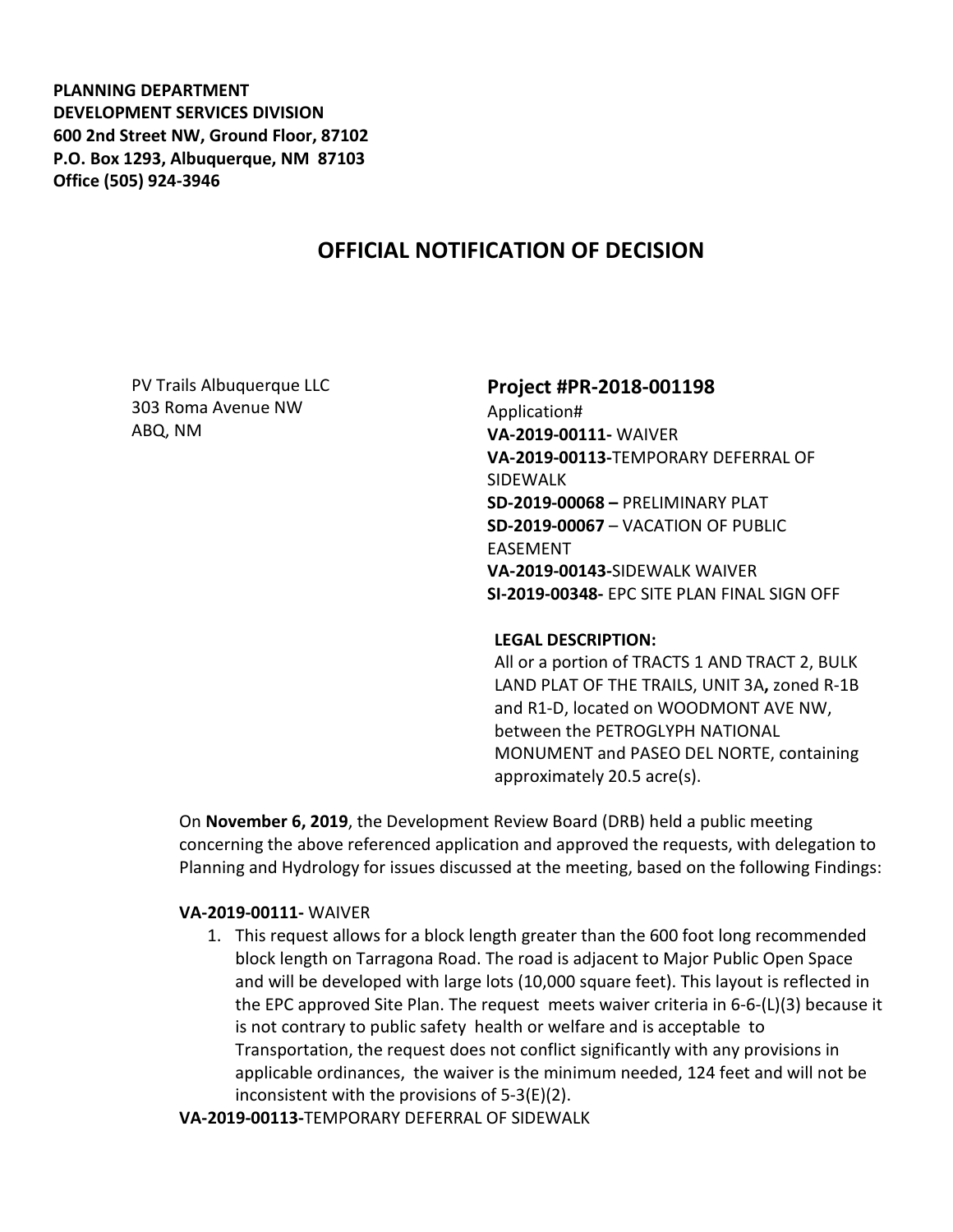Official Notice of Decision

Project PR-2018-001198, VA-2019-00111, VA-2019-00113, SD-2019-00068, SD-2019-00067, VA-2019- 00143, SI-2019-00348

Page 2 of 3

1. The deferral is acceptable to the Board. Transportation had no objections. The sidewalk is shown on the infrastructure list.

### **SD-2019-00068**-PRELIMINARY PLAT

- 1. This Preliminary Plat divides the existing lot into 78 residential lots and 10 associated open space/HOA tracts. The plat dedicates the necessary easements.
- 2. The property is zoned R-D and R-1D. The lots meet the minimum lot requirements for the zoning categories.
- 3. The applicant provided the required notice as outlined in the IDO Table 6-1-1.
- 4. The plat is consistent with the EPC approved Site Plan.
- 5. There is an infrastructure list (IL) for improvements tied to the preliminary plat. This IL was signed by all DRB members at the hearing.

Conditions:

1. Final sign off is delegated to Planning until the IIA is executed.

**SD-2019-00067 –** VACATION OF PUBLIC EASEMENT

- 1. The applicant proposes to vacate a 50' Public Roadway, Water and Sewer Easement. This easement is to provide access for roadway and utilities to the Tract 5 to the west of the site boundary.
- 2. This easement will be replaced by a 53' Right-of-Way Roadway, Girona Avenue, which will be dedicated with the Final Plat for Catalonia.
- 3. The public welfare does not require that the existing easement be retained because a new easement will be granted. The vacation is shown on the exhibit in the file.
- 4. The applicant provided the required notice as outlined in the IDO Table 6-1-1.

Condition:

1. A replat showing the vacated property must be approved by the DRB and recorded within one year of today's approval.

## **VA-2019-00143-**SIDEWALK WAIVER

- 1. The request waives the sidewalk along the south side of Tarragona Road. The request meets waiver criteria in 6-6-(L)(3) because the road is adjacent to the Major Public Open Space. There is no access to the Major Public Open Space. The area has historic and archeological significance. The waiver may deter unwanted access into the Major Public Open Space. The request meets waiver criteria in 6-6-(L)(3) because it is not contrary to public safety health or welfare and is acceptable to Transportation, the request does not conflict with significantly with any provisions in applicable ordinances.
- 2. The waiver reflects the EPC approved site plan.

## **SI-2019-00348-** EPC SITE PLAN FINAL SIGN OFF

1. The EPC approved this project on July 11, 2019. The original approval included a variance to allow 75% of the building to reach 26 feet in height instead of the 50% allowed and a variance to decrease the garage setback from 5 feet to 2 feet. This decision was appealed and the appeal was upheld. The approved site plan does not